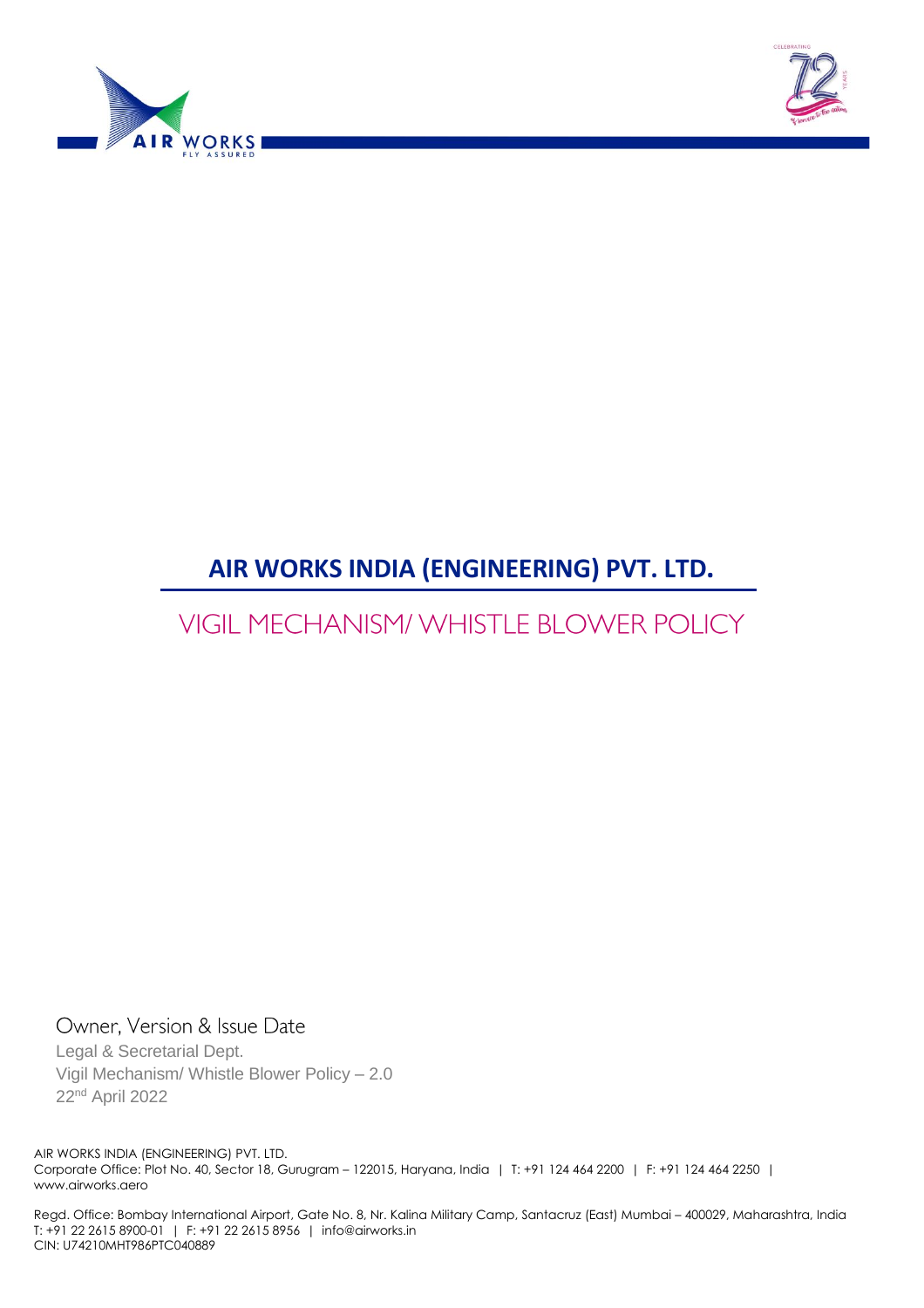



# **VIGIL MECHANISM/ WHISTLE BLOWER POLICY**

### I. BACKGROUND

Air Works India (Engineering) Pvt. Ltd. (the "Company") believes in the conduct of its affairs in a fair and transparent manner by adopting highest standards of professionalism, honesty, integrity, ethical behavior and in accordance with the applicable laws and regulations.

In accordance with the provisions of Section 177(9) of the Companies Act, 2013 read with Rule 7 of the Companies (Meetings of Board and its Powers) Rules, 2014 (the "Act") and Regulation 22 of SEBI (Listing Obligations and Disclosure Requirements) Regulations, 2015 every listed company and such other company which has accepted deposits from the public; or borrowed money from banks and public financial institutions in excess of Rs. 50,00,00,000 (Rupees Fifty Crores) shall establish a vigil mechanism/ whistle blower mechanism for its employees and Directors to report their genuine concerns or grievances about unethical behaviors, actual or suspected fraud or violation of the Company's code of conduct.

Accordingly, this Vigil Mechanism/ Whistle Blower Policy (the "Policy") was formulated and approved by the Board on May 09, 2014, which has further been amended and made applicable with effect from 22<sup>nd</sup> April 2022. Through the Policy, the Company intends to provide adequate safeguards to its employees and Directors, who use this mechanism, against any victimization, discrimination, or disadvantage and provide for direct access to Dr. Haseeb A. Drabu, Chairman of the Audit Committee for the purpose of the Policy.

II. APPLICABILITY

Any employee or Director of the Company may make the Protected Disclosures under the Policy. The Protected Disclosures may be in relation to matters concerning the Company or any other group Company.

### III. DEFINITIONS

The definitions of some key terms used in this Policy are given below:

- 1. Audit Committee: Means the Audit Committee constituted by the Board of Directors of the Company (the "Board") in accordance with Section 177 of the Companies Act, 2013.
- 2. Director: Means a person appointed as the Director on the Board.
- 3. Disciplinary Action: Means any action that can be taken on the completion of/ during the investigation proceedings, including but not limited to a warning, imposition of fine, termination or suspension from the official duties, appropriate legal action, or any such action as is deemed to be fit considering the gravity of the matter.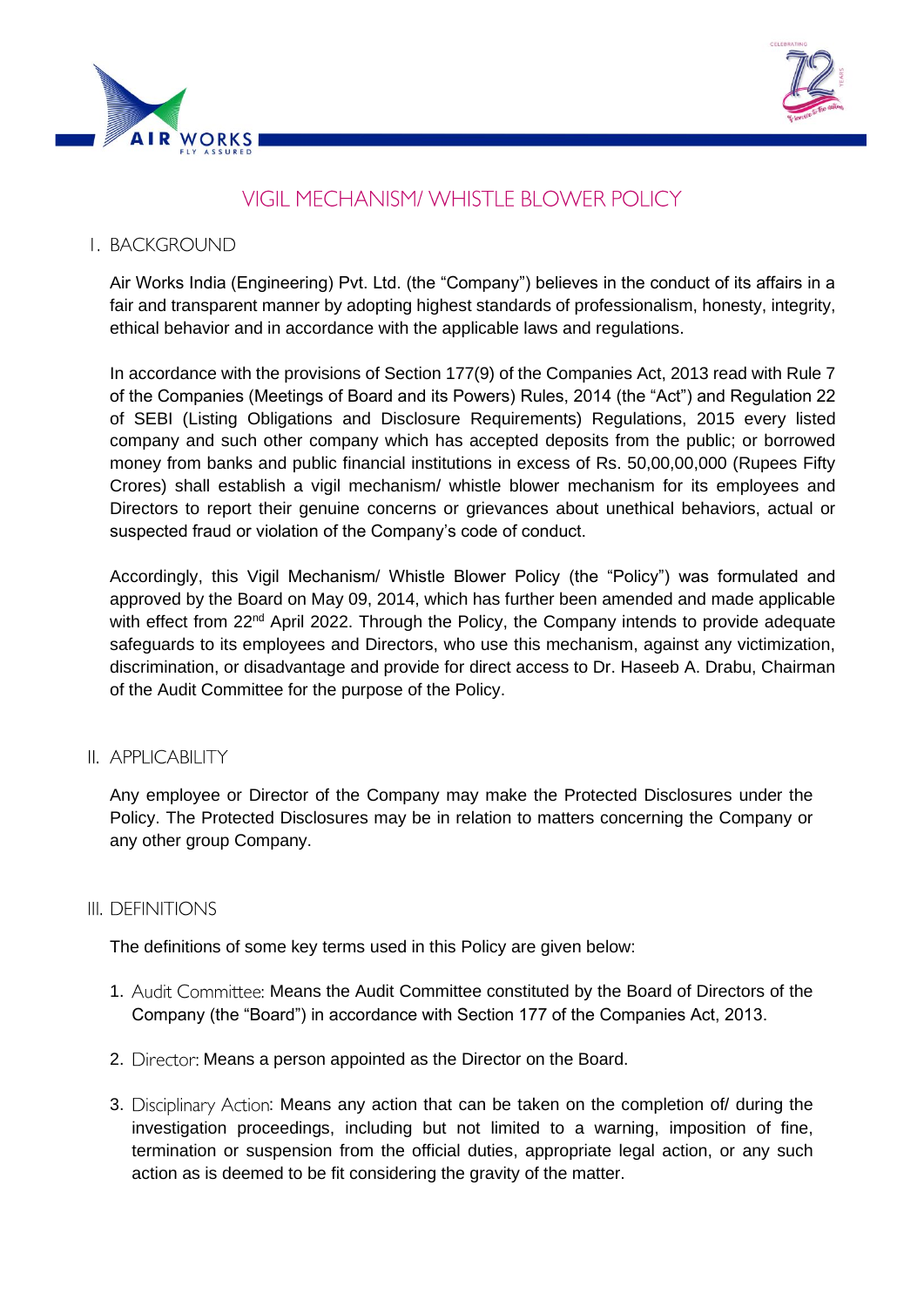



- 4. Employee: Means every employee of the Company, whether working in India or abroad and includes persons who are working for the Company on contractual basis.
- 5. Investigators: Means those persons who are authorized, appointed, consulted, or approached by the Chairman of Audit Committee, in connection with further fact finding/ investigation into a Protected Disclosure and may consist of the persons internal or external to the Company.
- 6. Protected Disclosure: Means any written or anonymous communication (including email) made in good faith that discloses or demonstrates information that may evidence unethical or improper activity.
- 7. Subject: Means a person or group of persons against or in relation to whom a Protected Disclosure has been made or evidence gathered during the course of an investigation.
- 8. Whistle Blower: Means an Employee and a Director making a Protected Disclosure under the Policy.

### IV. BACKGROUND

- 1. The Policy covers practices and events which have taken place/ suspected to take place involving:
	- a) Breach of the terms of employment:
	- b) breach of codes of conduct, as implemented from time to time;
	- $c)$  breach of the terms of the Company's Insider Trading Prohibition Code;
	- abuse of authority for personal gain or obtaining undue advantage or to prevent or deprive another of its rights or to the detriment of the Company;
	- e) criminal offence;
	- f) practices or manipulation/unauthorized use or disposal of the Company data/records;
	- $g$ ) financial irregularities, including fraud, or suspected fraud;
	- h) pilferation of confidential/propriety information;
	- i) misappropriation of the Company funds/assets;
	- j) deliberate violation of law/regulations;
	- $|k\rangle$  negligence causing danger to public health and safety;
	- any other unethical, biased, favored, imprudent event on account of which the interest of the Company is affected; and
	- m) such other matters as the Board may determine from time to time.
- 2. Whistle Blowers should not act on their own in conducting any investigation activities, nor do they have a right to participate in any investigation activities other than as requested by the Investigators or by the Chairman of Audit Committee.
- 3. Issues related to personal grievances or employment such as performance evaluation, superior-subordinate relationship, sexual harassment, operational or transactional issues raised by customers or third parties or any other violation of the Company's code of conduct shall be taken by the separate grievance channels set up by the Company.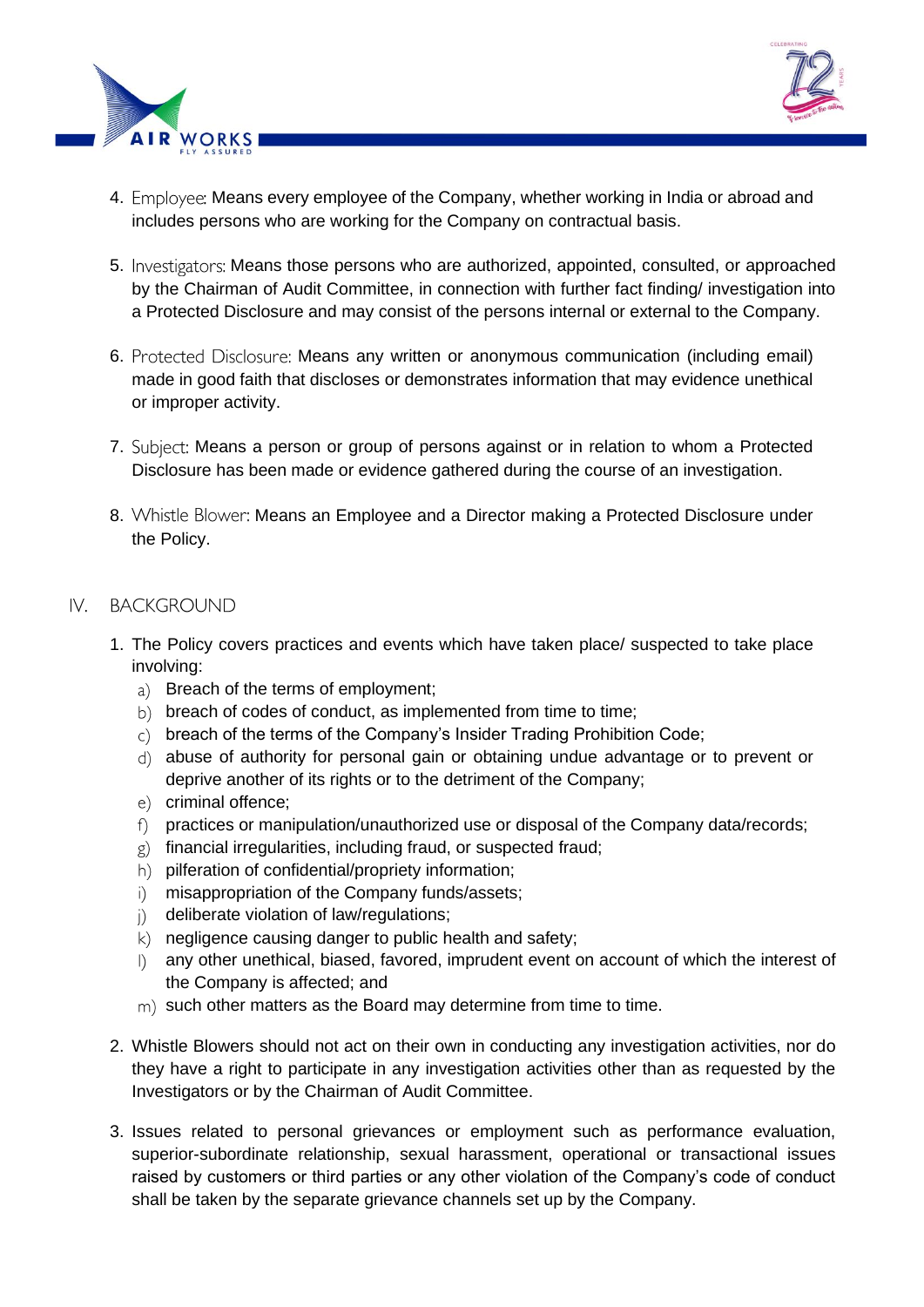



# V. DISOUALIFICATIONS

- 1. While it will be ensured that genuine Whistle Blowers are accorded complete protection from any kind of unfair treatment as set out herein, any abuse of this protection will warrant Disciplinary Action.
- 2. Protection under this Policy would not mean protection from Disciplinary Action arising out of false or bogus allegations made by a Whistle Blower knowing it to be false or bogus or with a malafide intention.
- 3. Whistle Blowers who make any Protected Disclosures, which have been subsequently found to be malafide or malicious or Whistle Blowers who make 2 (Two) Protected Disclosures which have subsequently found to be frivolous, baseless or reported otherwise than in good faith, will be disqualified from reporting further Protected Disclosures under this Policy for a period of 1 (One) year and the Chairman of Audit Committee, may take suitable action against the Whistle Blower, including reprimand.

# **VI. PROTECTION**

- 1. The Board will ensure protection for the Whistle Blower and will not tolerate any form of reprisal or retaliation under the Policy. Retaliation includes discrimination, reprisal, harassment, hostility, or vengeance in any manner.
- 2. The Whistle Blower will not suffer loss in any other manner like transfer, demotion, refusal of promotion or the like, including any direct or indirect use of authority to obstruct the Whistle Blower's right to continue to perform her/his duties, including making further Protected Disclosure, as a result of reporting under the Policy.
- 3. The identity of the Whistle Blower shall be kept confidential, to the extent possible and permitted under the applicable laws unless such disclosure is authorized by the Whistle Blower. The identity of the Whistleblower may also be disclosed on a 'need-to-know-basis', during the fact finding/enquiry/investigation process (including to external advisors/agencies/lawyers engaged for this purpose).
- 4. Any other person assisting in the fact finding/enquiry/investigation/furnishing evidence shall also be protected to the same extent as the Whistle Blower.

### VII. PROCEDURE AND DISPOSAL OF PROTECTED DISCLOSURES

1. All Protected Disclosures should be reported in writing (through a letter or e‐mail) within 30 (Thirty) days from the date Whistle Blower becomes aware of the same and should either be typed or written in a legible handwriting in English. In case Protected Disclosure is received after 30 (Thirty) days, the same shall be taken up for investigation only if the Chairman of Audit Committee, forms the view that there is prima-facie substance in the Protected Disclosure.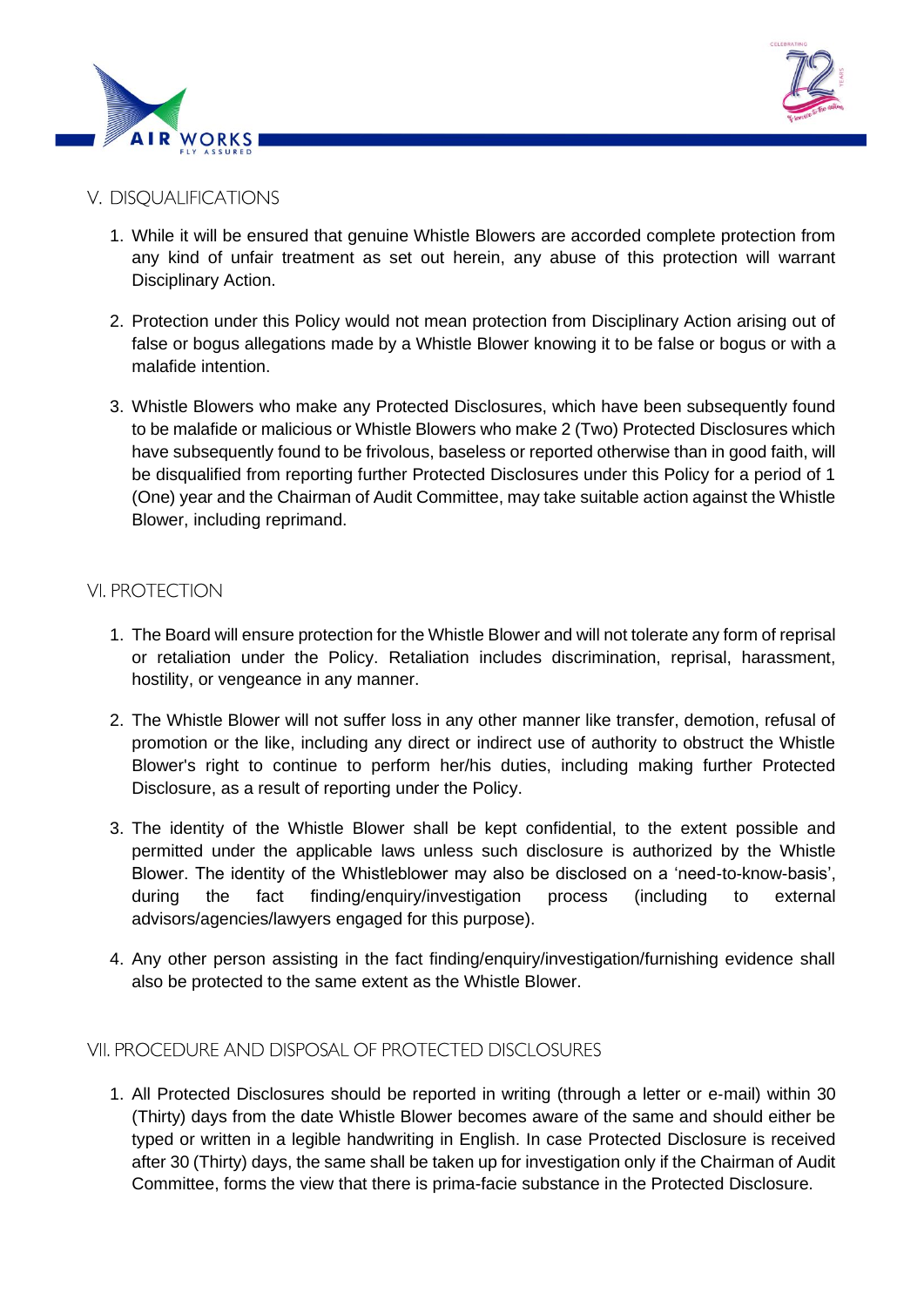



- 2. Protected Disclosures should be factual and not speculative or in the nature of a conclusion and should contain as much specific information as possible to allow for proper assessment of the nature and extent of the concern.
- 3. A Whistle Blower may choose to remain anonymous while reporting a Protected Disclosure under this Policy. However, it is encouraged that the Whistle Blower shares his/her contact details, which would be helpful in obtaining any additional details or evidence, as may be required during the fact finding/enquiry/ investigation. An anonymous complaint received under the Policy shall be entertained only when contents/facts stated therein are verifiable, complete and hold substance to investigate the complaint efficiently.
- 4. The Whistle Blower shall submit the Protected Disclosures to: Dr. Haseeb A. Drabu Chairman of the Audit Committee Air Works India (Engineering) Pvt. Ltd. Address: Plot No. 40, Sector 18, Gurgaon – 122001 Email: [vigilmechanism@airworks.in](mailto:vigilmechanism@airworks.in)
- 5. On receipt of the Protected Disclosure, the Chairman of Audit Committee may conduct a fact finding/enquiry/investigation on his own, or, at his discretion, appoint external parties for the purpose of investigation. The Investigators, on the directions of Mr. ……., Director, will examine the Protected Disclosure to determine whether it qualifies for further investigation. If not, the Investigators will record this finding with reasons.
- 6. If the Chairman of Audit Committee, has a conflict of interest in a given case, he will recuse himself and remaining members of the Audit Committee would deal with the matter concerned.
- 7. The decision taken by the Chairman of Audit Committee, to conduct a fact finding/ enquiry/investigation shall not in itself be an accusation and shall be treated as a neutral fact-finding process.
- 8. The Chairman of Audit Committee and the Investigators have the right to reach out to the Whistle Blower and the Subject to gather more insights, statements, affidavits, documents, and details, as required, and the Whistle Blower and the Subject shall cooperate with the Chairman of Audit Committee and the Investigators and should not interfere with the fact finding/enquiry/investigation. At any point in time, evidence shall not be withheld, destroyed, or tampered with, and witnesses shall not be influenced, coached, threatened, or intimidated.
- 9. The Chairman of Audit Committee and the Investigators will treat all complaints in a confidential and sensitive manner.
- 10. The Chairman of Audit Committee and the Investigators shall normally complete the investigation within 30 (Thirty) days of the receipt of the Protected Disclosure and present the report to the Audit Committee/ Dr. Haseeb A. Drabu, Chairman of the Audit Committee,